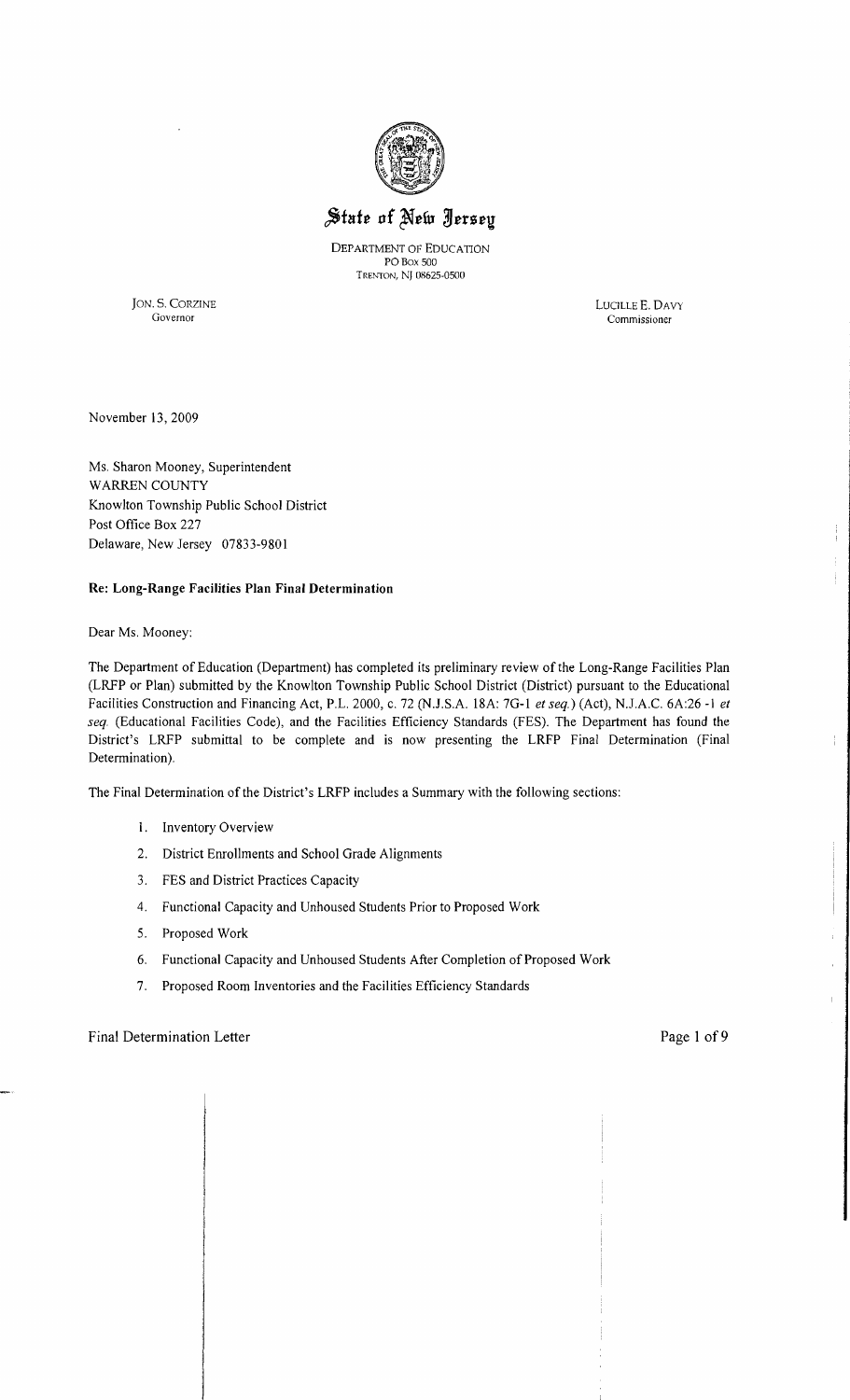Major LRFP approval issues include the adequacy of the LRFP's proposed enrollments, school capacities, and educational spaces. Approval of the LRFP, and any projects and costs listed therein, does not imply approval of an individual school facilities project or its corresponding costs and eligibility for State support under the Act. Similarly, approval of the LRFP does not imply approval of portions of the Plan that are inconsistent with the Department's FES and proposed building demolition or replacement. Determination of preliminary eligible costs and final eligible costs will be made at the time of the approval of a particular school facilities project pursuant to NJ.SA 18A:7G-5. The District must submit a feasibility study as part of the school facilities project approval process, pursuant to NJ.S.A. 18A:7G-7b, to support proposed building demolition or replacement. The feasibility study should demonstrate that a building might pose a risk to the safety of the occupants after rehabilitation or that rehabilitation is not cost-effective.

Following the approval of the LRFP, the District may submit an amendment to the approved LRFP for Department review. Unless and until an amendment to the LRFP is submitted to and approved by the Commissioner of the Department pursuant to N.J.S.A. 18A:7G-4(c), the approved LRFP shall remain in effect. The District may proceed with the implementation of school facilities projects that are consistent with the approved LRFP whether or not the school facilities project contains square footage that may be ineligible for State support.

We trust that this document will adequately explain the Final Determination and allow the District to move forward with the initiation of projects within its LRFP. Please contact Jeanne R. Dunn at the Office of School Facilities at (609) 341-3097 with any questions or concerns that you may have.

Sincerely,

Juin The

Lucille E. Davy Commissioner

Enclosure

c: John Hart, Chief of Staff

Dr. Kevin Brennan, Warren' County, Executive County Superintendent Bernard E. Piaia, Director, School Facilities, Office of the Chief of Staff Susan Kutner, Director, Policy and Planning, School Facilities, Office of the Chief of Staff Jeanne R. Dunn, County Manager, School Facilities, Office of the Chief of Staff

 $\pm$ 

 $\frac{1}{2}$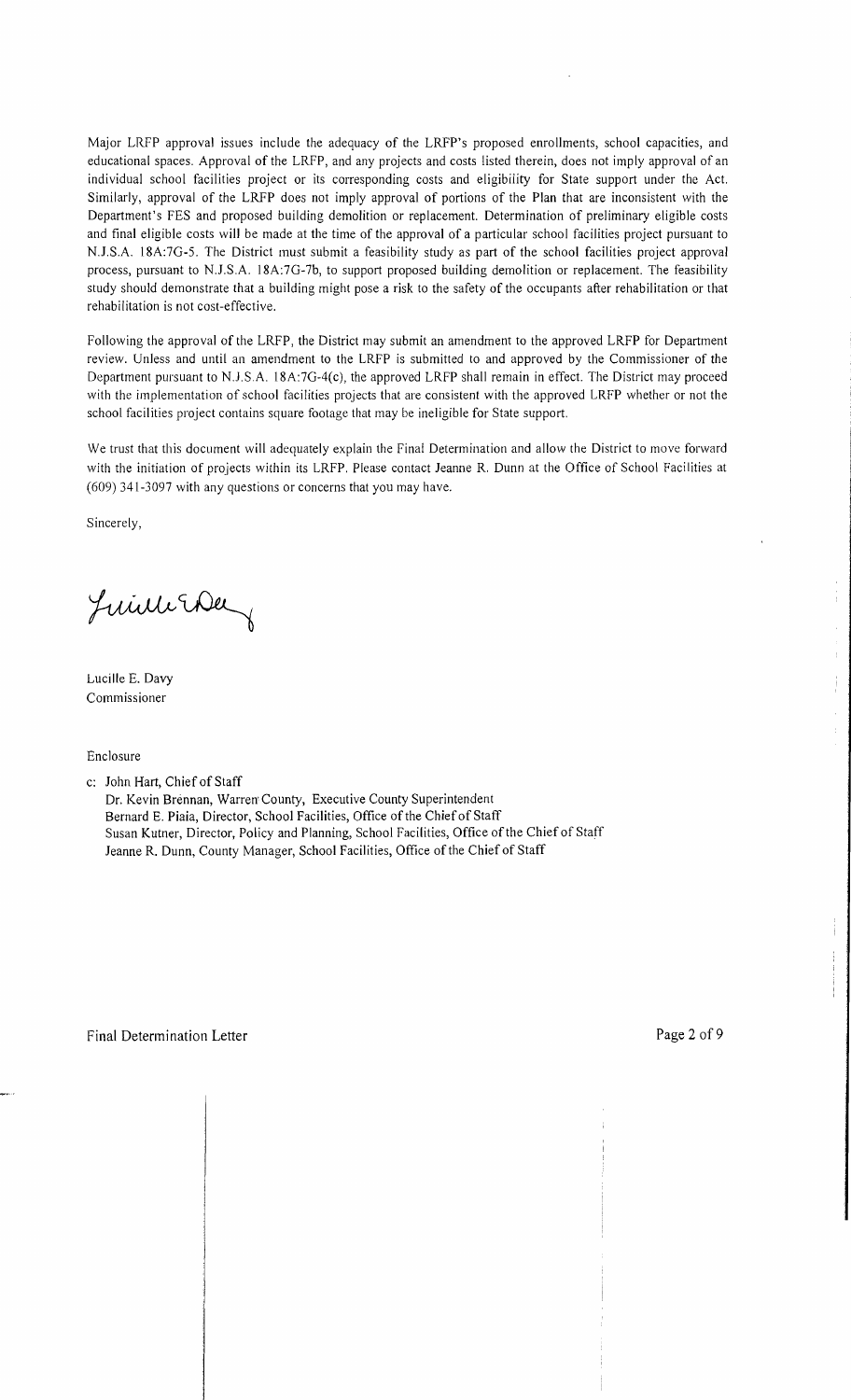## LONG-RANGE FACILITIES PLAN

## **Final Determination Summary**

Knowlton Township Public School District

The Department of Education (Department) has completed its review of the Long-Range Facilities Plan (LRFP or Plan) submitted by the Knowlton Township Public School District (District) pursuant to the Educational Facilities Construction and Financing Act, P.L. 2000, *c.72* (N.J.S.A. 18A:7G-1 *et seq.*) (Act), N.J.A.C. 6A:26-1 et seq. (Educational Facilities Code), and the Facilities Efficiency Standards (FES).

This is the Department's Final Determination Summary (Summary) of the LRFP. The Summary is based on the standards set forth in the Act, the Educational Facilities Code, the FES, District entered data in the LRFP and Project Application and Tracking System (LRFP website), and District supplied supporting documentation. The Summary consists of seven sections. The referenced reports in *italic* text are standard LRFP reports available on the Department's LRFP website.

## 1. Inventory Overview

The District provides services for students in grades PK(SE), and, K- Grade 6. The predominant existing school grade configuration is PK(SE)-Grade 6. The predominant proposed school grade configuration is PK(SE)~Grade 6. The District is classified as an "Under 55" district for funding purposes.

The District identified existing and proposed schools, sites, buildings, playgrounds, playfields, and parking lots in its LRFP. The total number of existing and proposed district-owned or leased schools, sites, and buildings are listed in Table I. A detailed description of each asset can be found in the LRFP website report titled *"Site Asset Inventory Report. "* 

|                                                      | <b>Existing</b> | Proposed |
|------------------------------------------------------|-----------------|----------|
| Sites:                                               |                 |          |
| Total Number of Sites                                |                 |          |
| Number of Sites with no Buildings                    |                 |          |
| Number of Sites with no Instructional Buildings      |                 |          |
| <b>Schools and Buildings:</b>                        |                 |          |
| <b>Total Number of Schools</b>                       |                 |          |
| Total Number of Instructional Buildings              |                 |          |
| Total Number of Administrative and Utility Buildings |                 |          |
| Total Number of Athletic Facilities                  |                 |          |
| <b>Total Number of Parking Facilities</b>            |                 |          |
| Total Number of Temporary Facilities                 |                 |          |

## Table 1: Inventory Summary

As directed by the Department, incomplete school facilities projects that have project approval from the Department are represented as "existing" in the Plan. District schools with incomplete approved projects that include new construction or the reconfiguration of existing program space are as follows: none.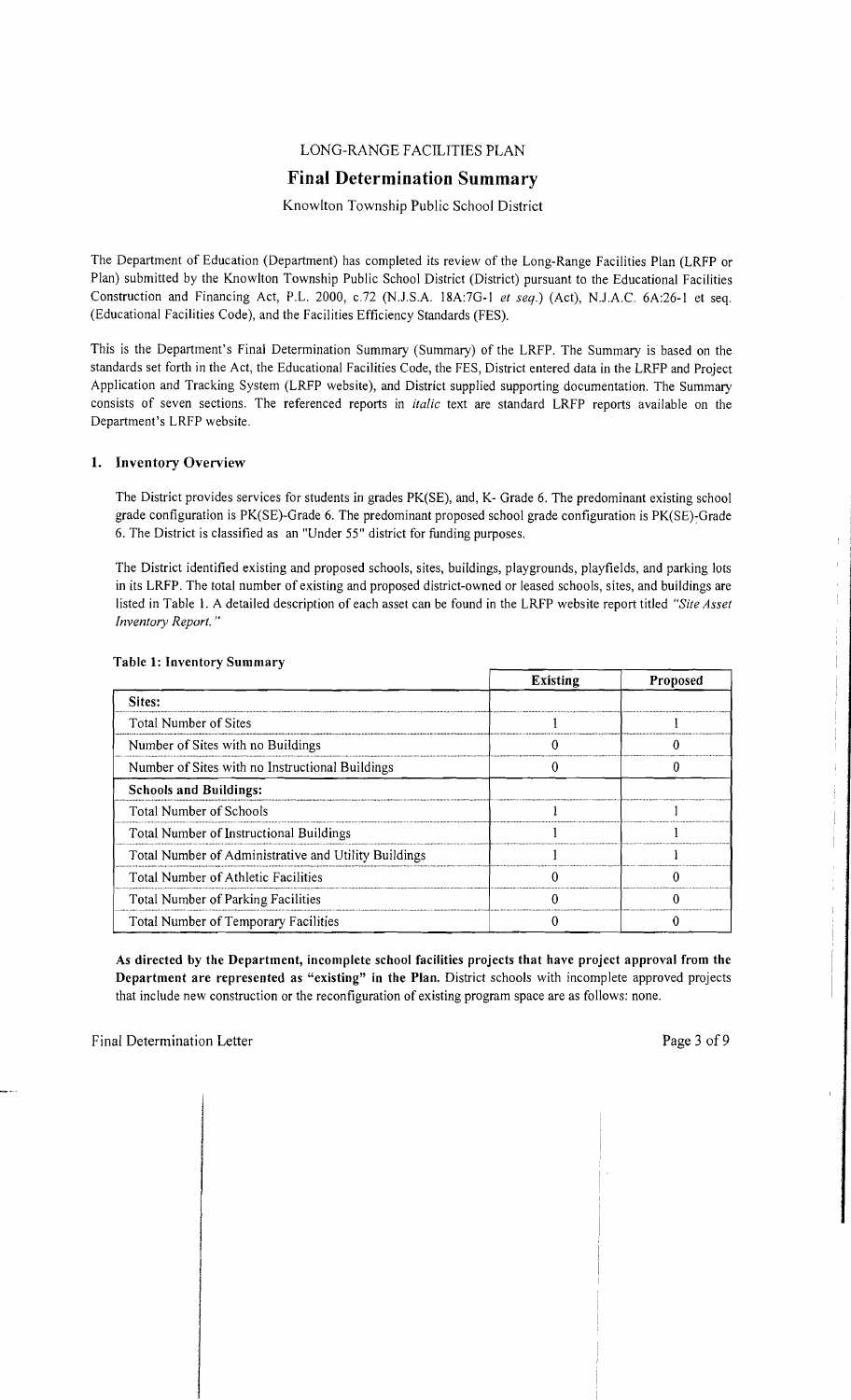Major conclusions are as follows:

- The District is proposing to maintain the existing number of District-owned or leased sites.
- The District is proposing to maintain the existing number of District-owned or operated schools.
- The District is proposing to maintain the existing number of District-owned or leased instructional buildings. The District is proposing to maintain the existing number of District-owned or leased noninstructional buildings.

FINDINGS The Department has determined that the proposed inventory is adequate for review of the District's LRFP. However, the LRFP determination does not imply approval of an individual school facilities project listed within the LRFP. The District must submit individual project applications for project approval. [f building demolition or replacement is proposed, the District must submit a feasibility study, pursuant to N.J.S.A. 18A:7G-7b, as part of the application for the specific school facilities project.

## 2. District Enrollments and School Grade Alignments

The District determined the number of students, or "proposed enrollments," to be accommodated in the LRFP on a district-wide basis and in each school. The District's existing and proposed enrollments and the cohortsurvival projection provided by the Department on the LRFP website are listed in Table 2. Detailed information can be found in the LRFP website report titled *"Enrollment Projection Detail.* " Existing and proposed school enrollments and grade alignments can be found in the report titled *"Enrollment and School Grade Alignment. "* 

|                             | <b>Actual Enrollments</b><br>2007-2008 | <b>District Proposed</b><br><b>Enrollments</b> | Department's LRFP<br><b>Website Projection</b> |
|-----------------------------|----------------------------------------|------------------------------------------------|------------------------------------------------|
| Grades K-12:                |                                        |                                                |                                                |
| Grades K-5, including SCSE  | 253                                    | 287                                            | 287                                            |
| Grades 6-8, including SCSE  | 45                                     | 62                                             | 62                                             |
| Grades 9-12, including SCSE |                                        |                                                |                                                |
| Totals K-12                 | 298                                    | 349                                            | 349                                            |
| Pre-Kindergarten:           |                                        |                                                |                                                |
| Pre-Kindergarten, Age 3     |                                        |                                                | ∩                                              |
| Pre-Kindergarten, Age 4     |                                        |                                                | 0                                              |
| Pre-Kindergarten, SCSE      |                                        |                                                |                                                |

#### Table 2: Enrollment Comparison

*"SCSE"* = *Self-Contained Special Education* 

Major conclusions are as follows:

- The District elected to use the Department's LRFP website projection. Supporting documentation was submitted to the Department as required to justify the proposed enrollments.
- The District is planning for increasing enrollments.
- The District is not an ECPA (Early Childhood Program Aid) District.  $\blacksquare$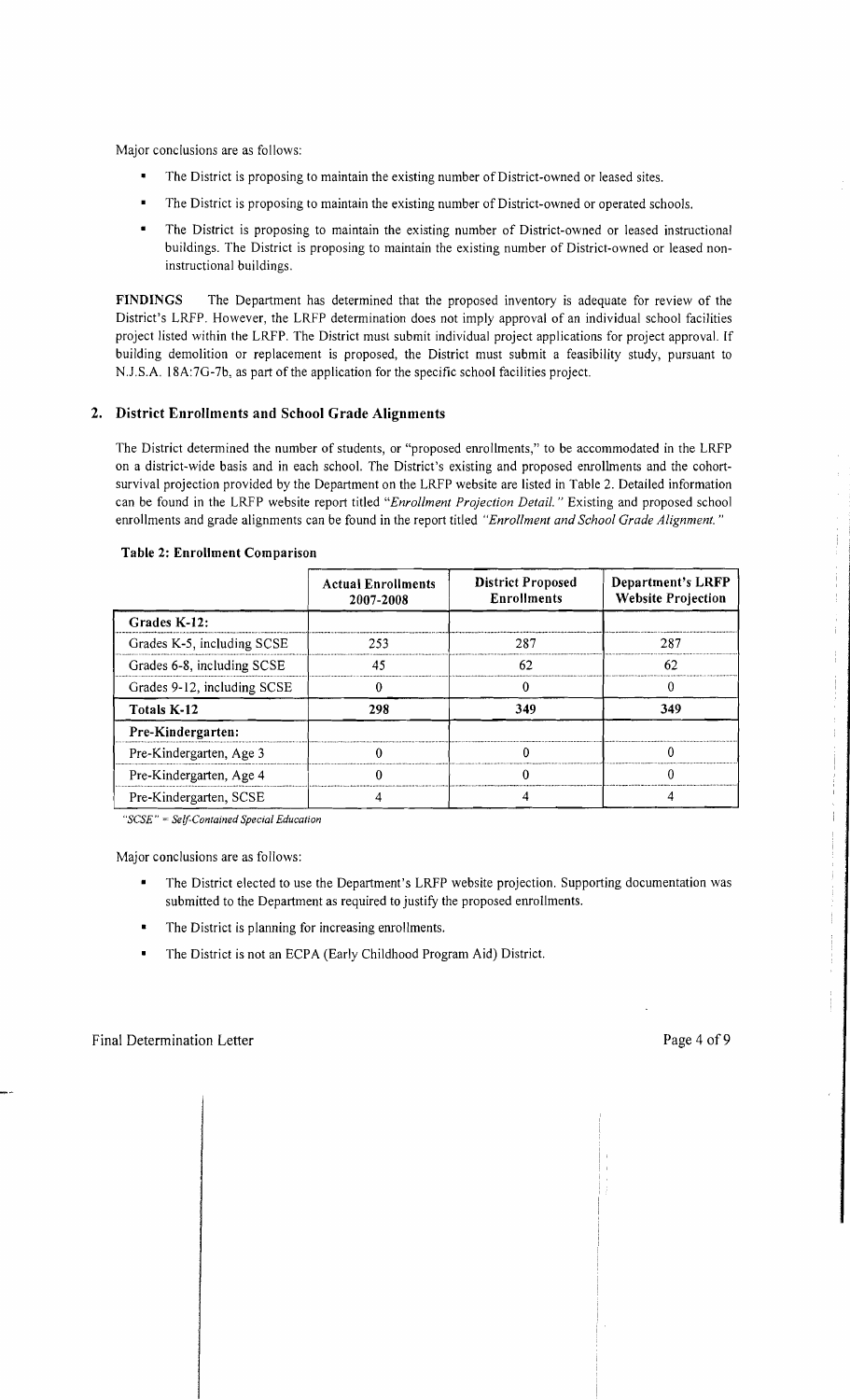FINDINGS The Department has determined that the District's proposed enrollments are supportable for review of the District's LRFP. The Department will require a current enrollment projection at the time an application for a school facilities project is submitted incorporating the District's most recent Fall Enrollment Report in order to verify that the LRFP's planned capacity is appropriate for the updated enrollments.

## 3. FES and District Practices Capacity

The proposed room inventories for each school were analyzed to determine whether the LRFP provides adequate capacity for the proposed enrollments. Two capacity calculation methods, called *"FES Capacity"* and *"District Practices Capacity,* " were used to assess existing and proposed school capacity in accordance with the FES and District program delivery practices. A third capacity calculation, called *"Functional Capacity, "*  determines Unhoused Students and potential State support for school facilities projects. Functional Capacity is analyzed in Section 5 of this Summary.

- *FES Capacity* only assigns capacity to pre-kindergarten *(if district-owned or operated),* kindergarten, general, and self-contained special education classrooms. No other room types are considered to be capacity-generating. Class size is based on the FES and is prorated for classrooms that are sized smaller than FES classrooms. FES Capacity is most accurate for elementary schools, or schools with non-departmentalized programs, in which instruction is "homeroom" based. This capacity calculation may also be accurate for middle schools depending upon the program structure. However, this method usually significantly understates available high school capacity since specialized spaces that are typically provided in lieu of general classrooms are not included in the capacity calculations.
- *District Practices Capacity* allows the District to include specialized room types in the capacity calculations and adjust class size to reflect actual practices. This calculation is used to review capacity and enrollment coordination in middle and high schools.

A capacity utilization factor in accordance with the FES is included in both capacity calculations. A 90% capacity utilization rate is applied to classrooms serving grades K-8. An 85% capacity utilization rate is applied to classrooms serving grades 9-12. No capacity utilization factor is applied to preschool classrooms.

Table 3 provides a summary of existing and proposed district-wide capacities. Detailed information can be found in the LRFP website report titled *"FES and District Practices Capacity. "* 

|                                         | <b>Total FES Capacity</b> | <b>Total District Practices Capacity</b> |
|-----------------------------------------|---------------------------|------------------------------------------|
| $(A)$ Proposed Enrollments              | 349                       | 349                                      |
| (B) Existing Capacity                   | 331                       | 367                                      |
| *Existing Capacity Status (B)-(A)       |                           | $+18$                                    |
| $(C)$ Proposed Capacity                 | 329                       | 363                                      |
| <i>Froposed Capacity Status (C)-(A)</i> | -20                       |                                          |

#### Table 3: FES and District Practices Capacity Summary

\* *Positive numbers signify surplus capacity; negative numbers signify inadequate capacity. Negative values for District*  Practices capacity are acceptable if proposed enrollments do not exceed 100% capacity utilization.

Major conclusions are as follows:

• The District has appropriately coordinated proposed school capacities and enrollments in the LRFP.

 $\bar{t}$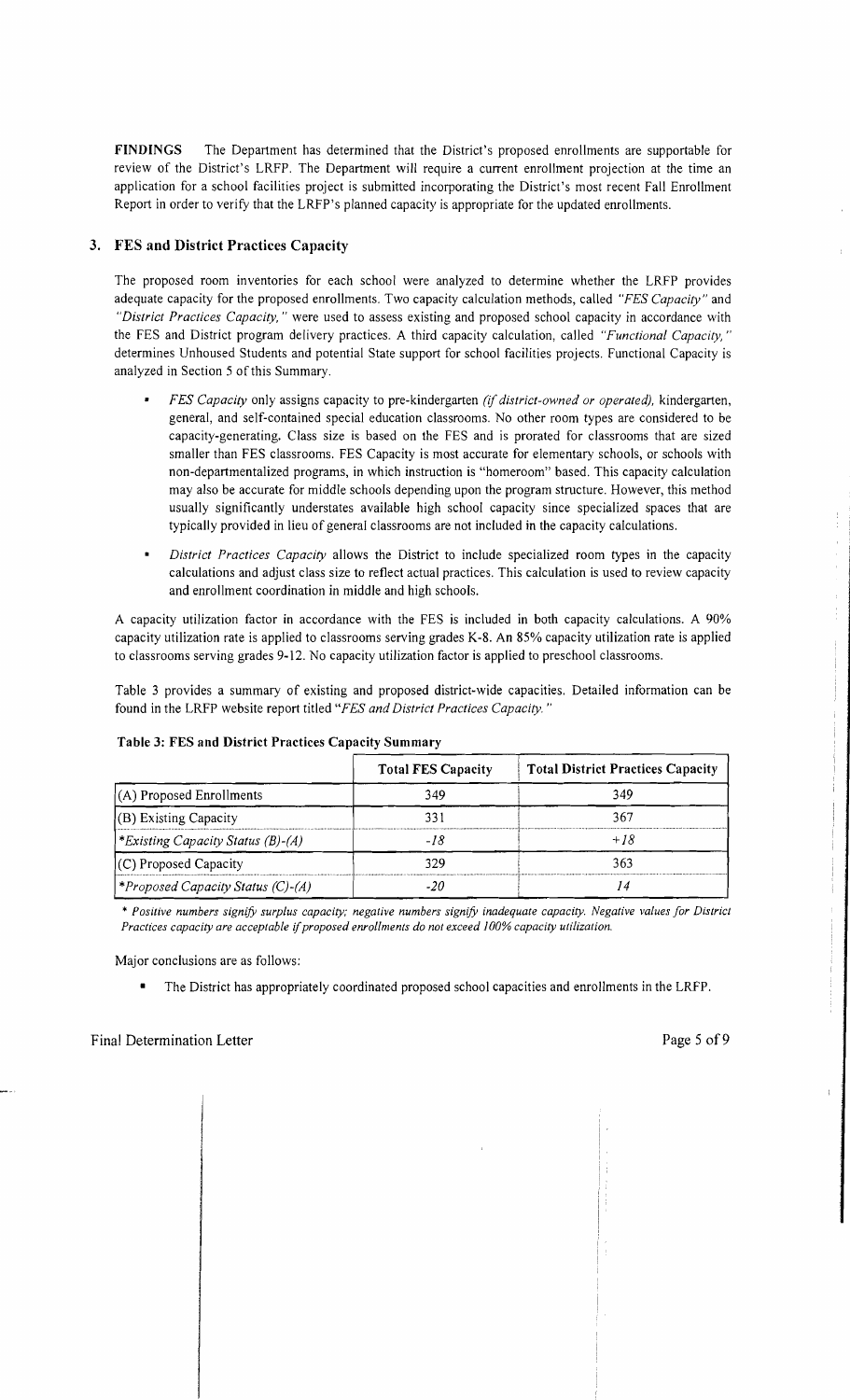Adequate justification has been provided by the District if capacity for a school deviates from the proposed enrollments by more than 5%.

FINDINGS The Department has determined that the proposed District capacity, in accordance with the proposed enrollments, is adequate for review of the District's LRFP. The Department will require a current enrollment projection at the time an application for a school facilities project is submitted, incorporating the District's most recent Fall Enrollment Report, in order to verify that the LRFP's planned capacity meets the District's updated enrollments.

## 4. Functional Capacity and Unhoused Students Prior to Proposed Work

*Functional Capacity* was calculated and compared to the proposed enrollments to provide a preliminary estimate of Unhoused Students and new construction funding eligibility. Functional Capacity is the adjusted gross square footage of a school building *(total gross square feet minus excluded space)* divided by the minimum area allowance per Full-time Equivalent student for the grade level contained therein. Unhoused Students is the number of students projected to be enrolled in the District that exceeds the Functional Capacity of the District's schools pursuant to NJ.A.C. 6A:26-2.2(c).

*"Excluded Square Feet"* in the LRFP Functional Capacity calculation includes (1) square footage exceeding the FES for any pre-kindergarten, kindergarten, general education, or self-contained special education classroom; (2) grossing factor square footage *(corridors, stairs, mechanical rooms, etc.)* that exceeds the FES allowance, and (3) square feet proposed to be demolished or discontinued from use. Excluded square feet may be revised during the review process for individual school facilities projects.

Table 4 provides a preliminary assessment of Functional Capacity, Unhoused Students, and Estimated Maximum Approved Area for the various grade groups in accordance with the FES. Detailed information concerning the calculation and preliminary excluded square feet can be found in the LRFP website reports titled *"Functional Capacity and Unhoused Students"* and *"Functional Capacity Excluded Square Feet. "* 

| Elementary $(K-5)^*$ | А<br>Proposed<br>Enrollment<br>287 | Estimated<br>Existing<br>Functional<br>Capacity<br>249 | $C = A-B$<br>Unhoused<br>Students<br>38 | D<br>Area<br>Allowance<br>(gsf/students)<br>125.00 | $E = C \times D$<br><b>Estimated Maximum</b><br>Approved Area for<br>Unhoused Students<br>4.750 |
|----------------------|------------------------------------|--------------------------------------------------------|-----------------------------------------|----------------------------------------------------|-------------------------------------------------------------------------------------------------|
| Middle $(6-8)$       | 62                                 | 29                                                     | 33                                      | 134.00                                             | 4.422                                                                                           |
| $High (9-12)$        | 0                                  |                                                        |                                         | 151.00                                             |                                                                                                 |
| Totals K-12          | 349                                | 278                                                    |                                         |                                                    |                                                                                                 |

\**Pre-kindergarten students are not included* in *the calculations.* 

Major conclusions are as follows:

The calculations for "Estimated Existing Functional Capacity" include school facilities projects that have been approved by the Department but were not under construction or complete at the time of Plan submission.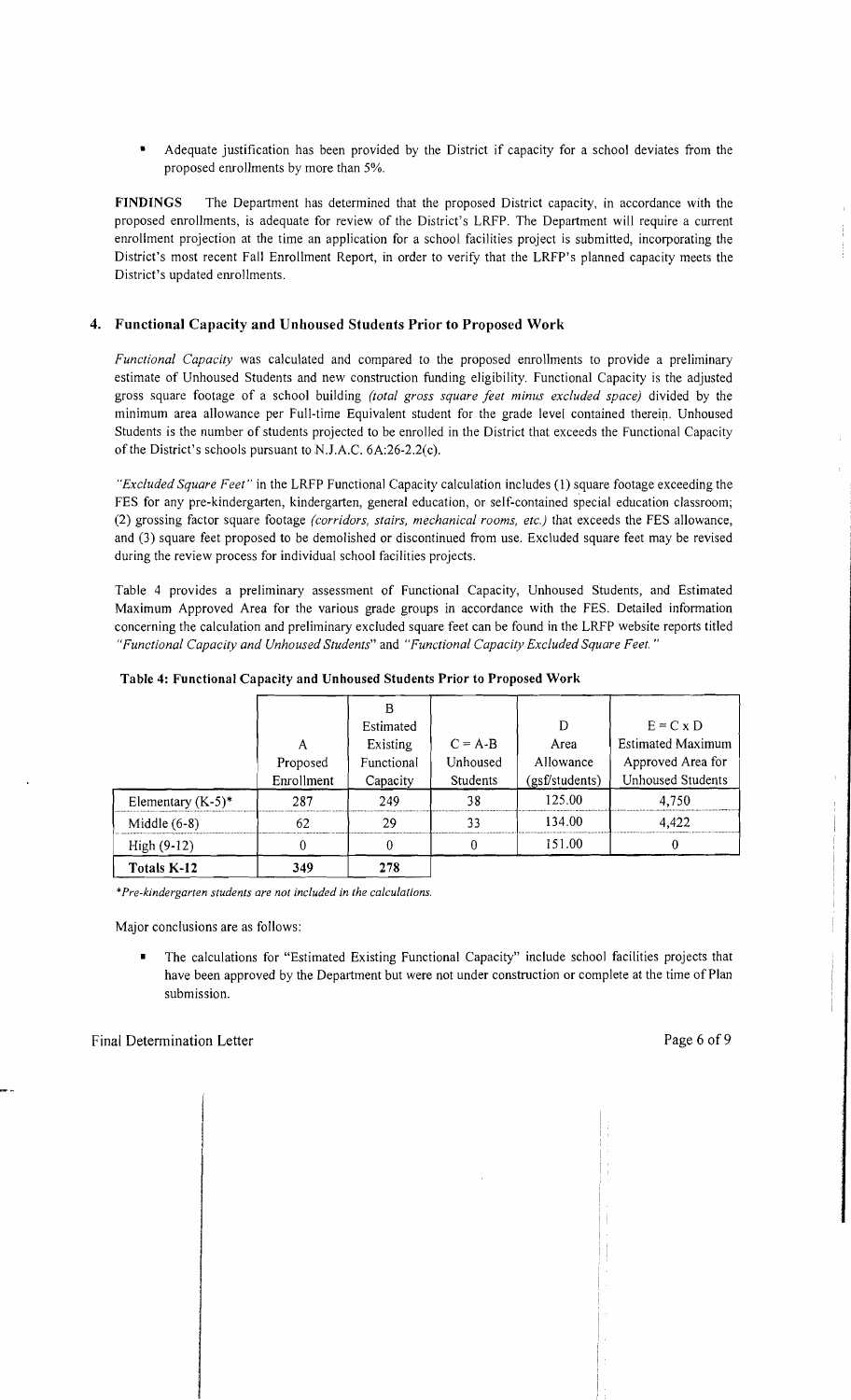- The District, based on the preliminary LRFP assessment, does not have Unhoused Students for the following FES grade groups: Grades 9-12.
- The District, based on the preliminary LRFP assessment, has Unhoused Students for the following FES grade groups: Grades K-5, 6-8.
- The District is not an ECPA district. Therefore, pre-kindergarten students are not included in the calculations. Unhoused pre-kindergarten self-contained special education students are eligible for State support. A determination of square footage eligible for State support will be made at the time an application for a specific school facilities project is submitted to the Department for review and approval.
- The District is proposing to demolish or discontinue the use of existing District-owned instructional space. The Functional Capacity calculation excludes square feet proposed to be demolished or discontinued for the following FES grade groups: Grades K-5, 6-8.

**FINDINGS** Functional Capacity and Unhoused Students calculated in the LRFP are preliminary estimates. Justification for square footage in excess of the FES and the determination of additional excluded square feet, Preliminary Eligible Costs (PEC), and Final Eligible Costs (FEC) will be included in the review process for specific school facilities projects. A feasibility study undertaken by the District is required if building demolition or replacement is proposed per NJAC. 6A:26-2.3(b)(10).

## **5. Proposed Work**

The District was instructed to review the condition of its facilities and sites and to propose corrective *"system"*  and *"inventory"* actions in its LRFP. *"System"* actions upgrade existing conditions without changing spatial configuration or size. Examples of system actions include 'new windows, finishes, and mechanical systems. *"Inventory"* actions address space problems by removing, adding, or altering sites, schools, buildings and rooms. Examples of inventory actions include building additions, the reconfiguration of existing walls, or changing room use.

Table 5 summarizes the type of work proposed in the District's LRFP for instructional buildings. Detailed information can be found in the LRFP website reports titled *"Site Asset Inventory," "LRFP Systems Actions Summary,* " *and "LRFP Inventory Actions Summary. "* 

| <b>Type of Work</b>                                            | Work Included in LRFP |  |  |
|----------------------------------------------------------------|-----------------------|--|--|
| <b>System Upgrades</b>                                         | Y es                  |  |  |
| <b>Inventory Changes</b>                                       |                       |  |  |
| Room Reassignment or Reconfiguration                           |                       |  |  |
| <b>Building Addition</b>                                       | Y es                  |  |  |
| New Building                                                   |                       |  |  |
| Partial or Whole Building Demolition or Discontinuation of Use | Yes                   |  |  |
| New Site                                                       |                       |  |  |

#### Table 5: Proposed **Work for Instructional Buildings**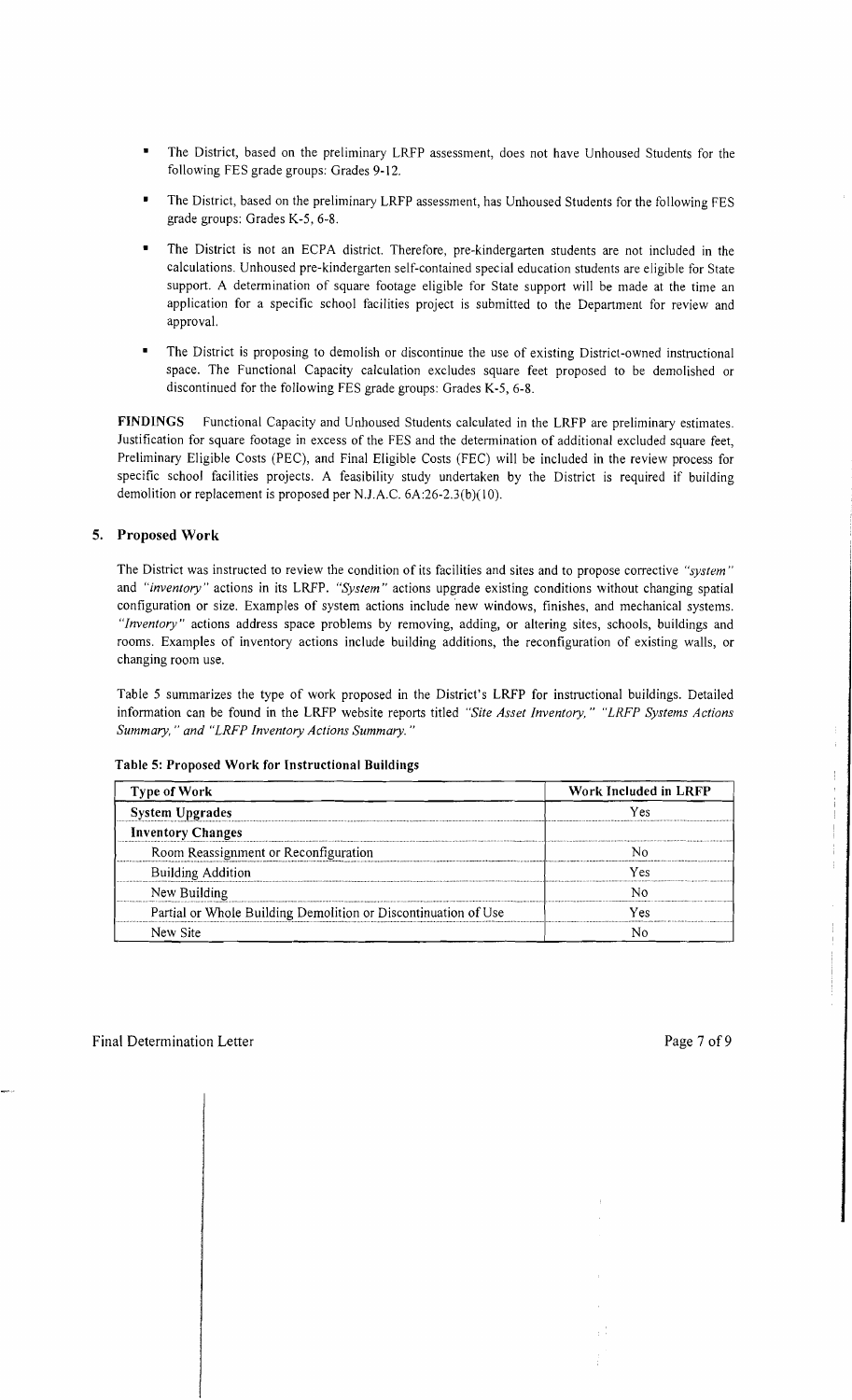Major conclusions are as follows:

- The District has proposed system upgrades in one or more instructional buildings.
- The District has proposed inventory changes, including new construction, in one or more instructional buildings.
- The District has not proposed new construction in lieu of rehabilitation in one or more instructional buildings.

Please note that costs represented in the LRFP are for capital planning purposes only. Estimated costs are not intended to represent preliminary eligible costs or final eligible costs of approved school facilities projects.

The Act (N.J .S.A. 18A:7G-7b) provides that all school facilities shall be deemed suitable for rehabilitation unless a pre-construction evaluation undertaken by the District demonstrates to the satisfaction of the Commissioner that the structure might pose a risk to the safety of the occupants even after rehabilitation or that rehabilitation is not cost-effective. Pursuant to N.J.A.C.  $6A:26-2.3(b)(10)$ , the Commissioner may identify school facilities for which new construction is proposed in lieu of rehabilitation for which it appears from the information presented that new construction is justified, provided, however, that for such school facilities so identified, the District must submit a feasibility study as part of the application for the specific school facilities project. The cost of each proposed building replacement is compared to the cost of additions or rehabilitation required to eliminate health and safety deficiencies and to achieve the District's programmatic model.

Facilities used for non-instructional or non-educational purposes are ineligible for State support under the Act. However, projects for such facilities shall be reviewed by the Department to determine whether they are consistent with the District's LRFP and whether the facility, if it is to house students (full or part time) conforms to educational adequacy requirements. These projects shall conform to all applicable statutes and regulations.

**FINDINGS** The Department has determined that the proposed work is adequate for review of the District's LRFP. However, Department approval of proposed work in the LRFP does not imply that the District may proceed with a school facilities project. The District must submit individual project applications with cost estimates for Department project approval. Both school facilities project approval and other capital project review require consistency with the District's approved LRFP.

## **6. Functional Capacity and Unhoused Students After Completion** of Proposed **Work**

The *Functional Capacity* of the District's schools *after* completion of the scope of work proposed in the LRFP was calculated to highlight any remaining Unhoused Students.

Table 6 provides a preliminary assessment of Unhoused Students and Estimated Remaining Maximum Area after completion of new construction proposed in the LRFP, if applicable. Detailed information concerning the calculation can be found in the website report titled *"Functional Capacity and Unhoused Students."*